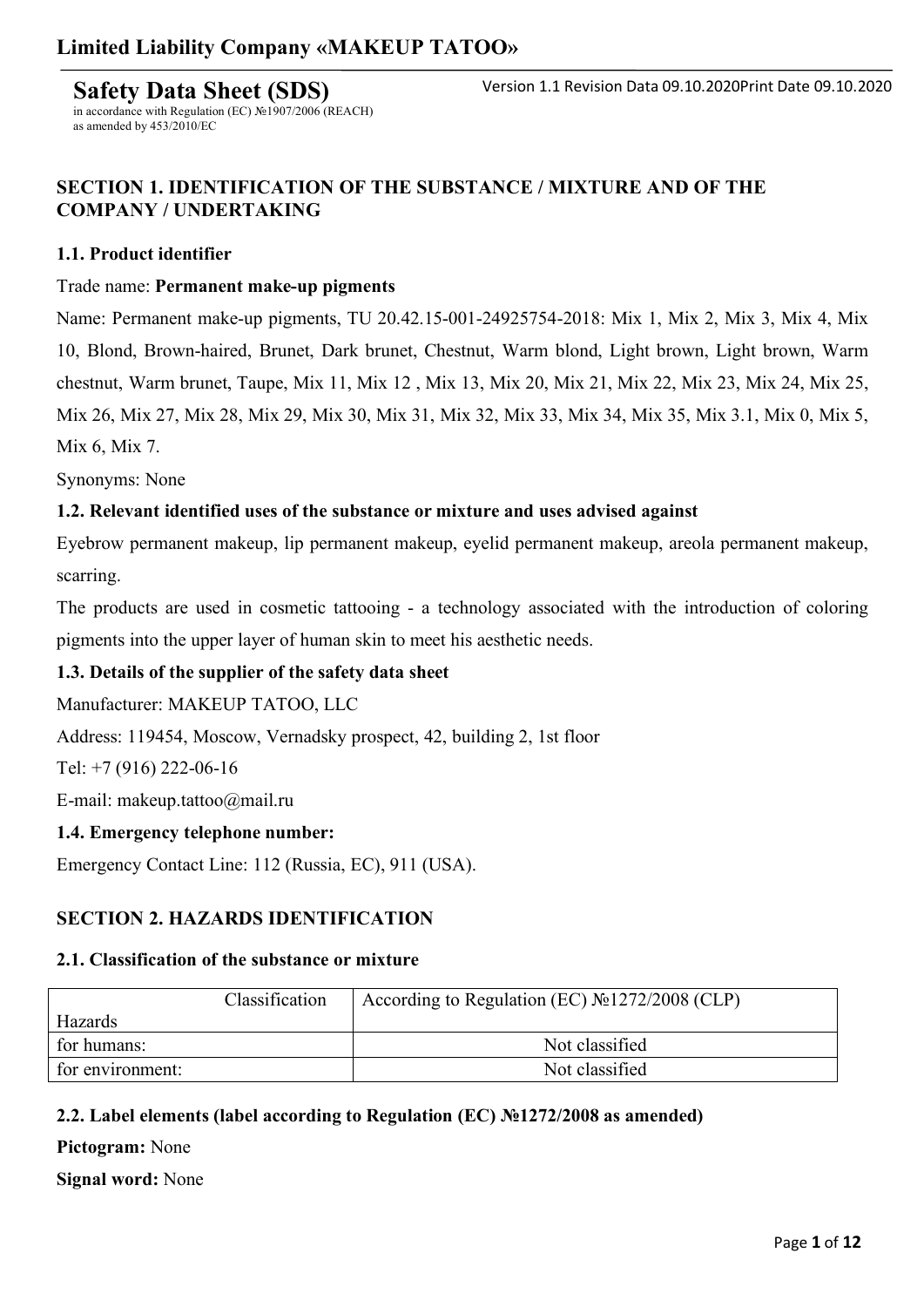Safety Data Sheet (SDS)

**Hazard statements:** Not classified.

**Precautionary statements:** Not required.

### **2.3. Other hazards**

**Physical hazards:** Not classified for physical hazards.

**Specific hazards:** Not available.

**Main symptoms:** See Sections 11 of the MSD

## **SECTION 3. COMPOSITION / INFORMATION ON INGREDIENTS**

### **3.1. Substances**

**IUPAC name:** none

### **3.2. Mixtures**

| <b>Chemical Name</b>      | Weight, %    | $CAS$ $N_2$    | $EC$ $N_2$      | Hazard Statement (GHS)* |
|---------------------------|--------------|----------------|-----------------|-------------------------|
| Pigment yellow CI 21095   | Up to $69$   | 5281-04-9      | 226-109-5       | Not classified          |
| Pigment yellow CI 11741   | Up to $69$   | 5567-15-7      | 226-939-8       | Not classified          |
| Pigment yellow CI 11740   | Up to $15.5$ | 6528-34-3      | 229-419-9       | Not classified          |
| Pigment yellow CI 21108   | Up to $14$   | 5567-15-7      | 226-939-8       | Not classified          |
| Pigment yellow CI 77492   | Up to $22.5$ | 51274-00-1     | 257-098-5       | Not classified          |
| Red pigment CI 12477      | Up to $50$   | 61932-63-6     | 612-766-9       | Not classified          |
| Pigment red CI 77491      | Up to $32.5$ | 1309-37-1      | 215-721-8       | Not classified          |
| Pigment red CI 12315      | Up to $17$   | 6448-95-9      | 229-245-3       | Not classified          |
| Pigment red CI 12466      | Up to $75$   | 67990-05-0     | 268-028-8       | Not classified          |
| Pigment red CI 12475      | Up to $35$   | 2786-76-7      | 220-509-3       | Not classified          |
| Pigment red CI 56110      | Up to $22$   | 84632-65-5     | 617-603-5       | Not classified          |
| Pigment red CI 12467      | Up to $22$   | 61847-48-1     | $263 - 272 - 1$ | Not classified          |
| Pigment red CI 73915      | Up to $5$    | 16043-40-6     | 605-208-0       | Not classified          |
| Pigment orange CI21110    | Up to $69$   | 3520-72-7      | 222-530-3       | Not classified          |
| Titanium Dioxide CI 77891 | Up to $69$   | 1317-80-2      | 215-282-2       | Not classified          |
| Pigment black CI 77266    | Up to $69$   | 1333-86-4      | 215-609-9       | Not classified          |
| Glycerol                  | Up to $3$    | $56 - 81 - 5$  | 200-289-5       | Not classified          |
| Hamamelis Virgiana        | Up to $3$    | 84696-19-5     | 283-637-9       | Not classified          |
| Isopropyl alcohol         | Up to $4$    | $67 - 63 - 0$  | 200-661-7       | H225, H319, H336        |
| Benzyl alcohol            | Up to $5$    | $100 - 51 - 6$ | 202-859-9       | H302, H319              |
| Water                     | Up to $10$   | 7732-18-5      | 231-791-2       | Not classified          |

\* The full text of the H-phrases indicated in Section 16.

### **SECTION 4. FIRST-AID MEASURES**

### **4.1. Description of first aid measures**

### **General advice:**

Consult a physician. Show this safety data sheet to the doctor in attendance.

### **Inhalation:**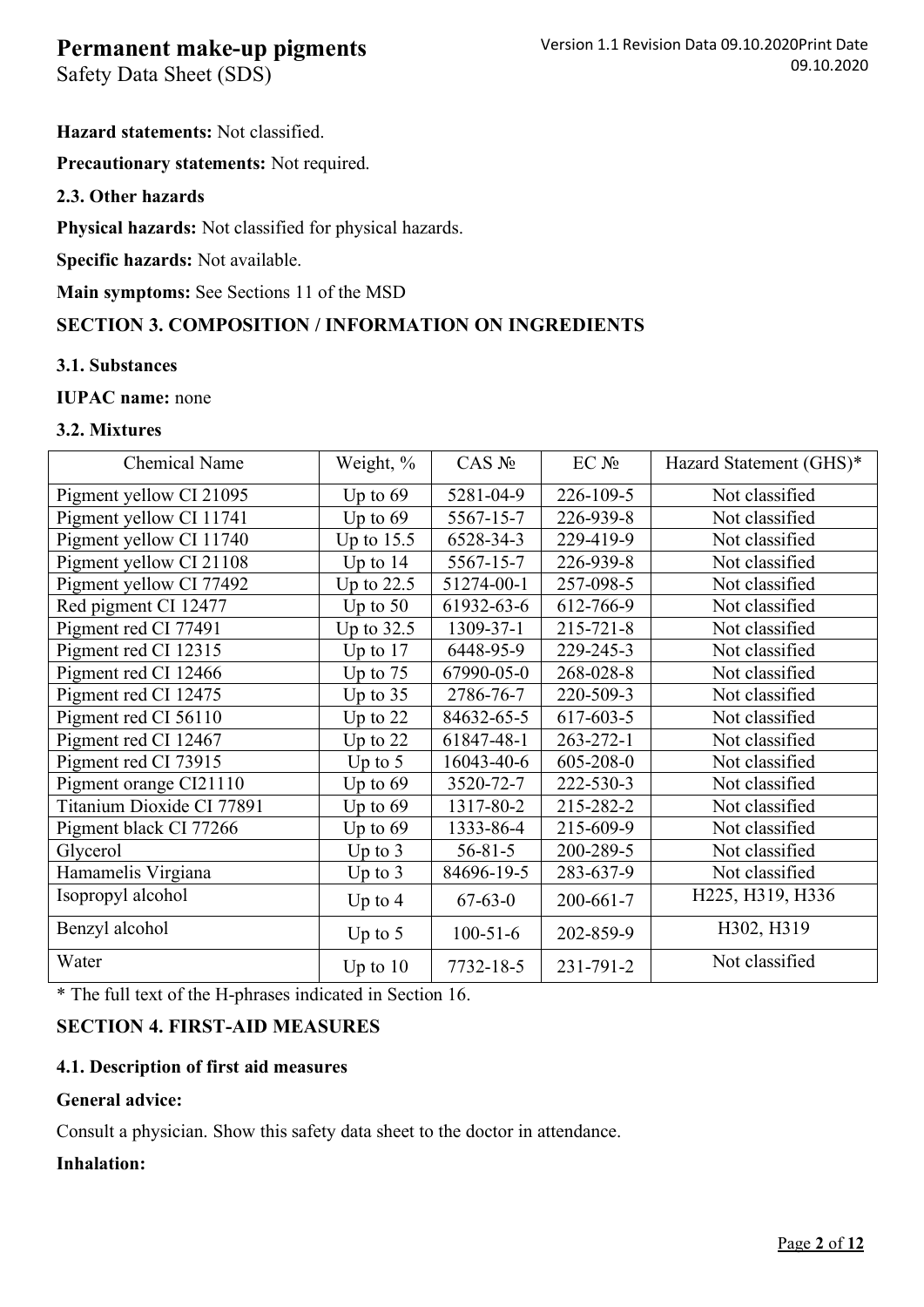Safety Data Sheet (SDS)

Hot product vapors may irritate the upper respiratory tract. Bring the victim to fresh air; provide rest and warmth.

#### **Skin contact:**

Rinse with running water and soap.

#### **Eye contact:**

Flush eyes with water while holding the eyelids open.

#### **Ingestion:**

Rinse the mouth with water; drink plenty of water, activated carbon, saline laxative. Do not give anything to an unconscious victim.

#### **4.2. Most important symptoms and effects, both acute and delayed**

None.

### **SECTION 5. FIRE-FIGHTING MEASURES**

**General fire hazards:** Non-flammable liquid

**5.1. Extinguishing media** 

**Suitable extinguishing media:** Water, chemical foam, carbon dioxide, dry chemicals.

**Unsuitable extinguishing media:** None

### **5.2. Special hazards arising from the substance or mixture**

**Combustion products:** Carbon oxides.

**5.3. Advice for fire fighters** 

**Special precautions for firefighters:** Stew over the main source of ignition.

**Special protective equipment for firefighters:** Wear self-contained breathing apparatus for firefighting if necessary.

### **SECTION 6. ACCIDENTAL RELEASE MEASURES**

## **6.1. Personal precautions, protective equipment and emergency procedures**

The use of personal protection measures is recommended - see Section 8 of the MSDS.

Contact emergency services where appropriate. Use personal protective equipment. Clear area of all unprotected personnel, do not smoke.

### **6.2. Environmental precautions**

Sealing equipment and packaging. Observe the technological mode.

## **6.3. Methods and material for containment and cleaning up**

Eliminate leakage with caution. Siphon the contents into a working dry container. Protect the straits with an earthen rampart, fill it with inert material, collect and send for disposal or burial.

## **6.4. Reference to other sections**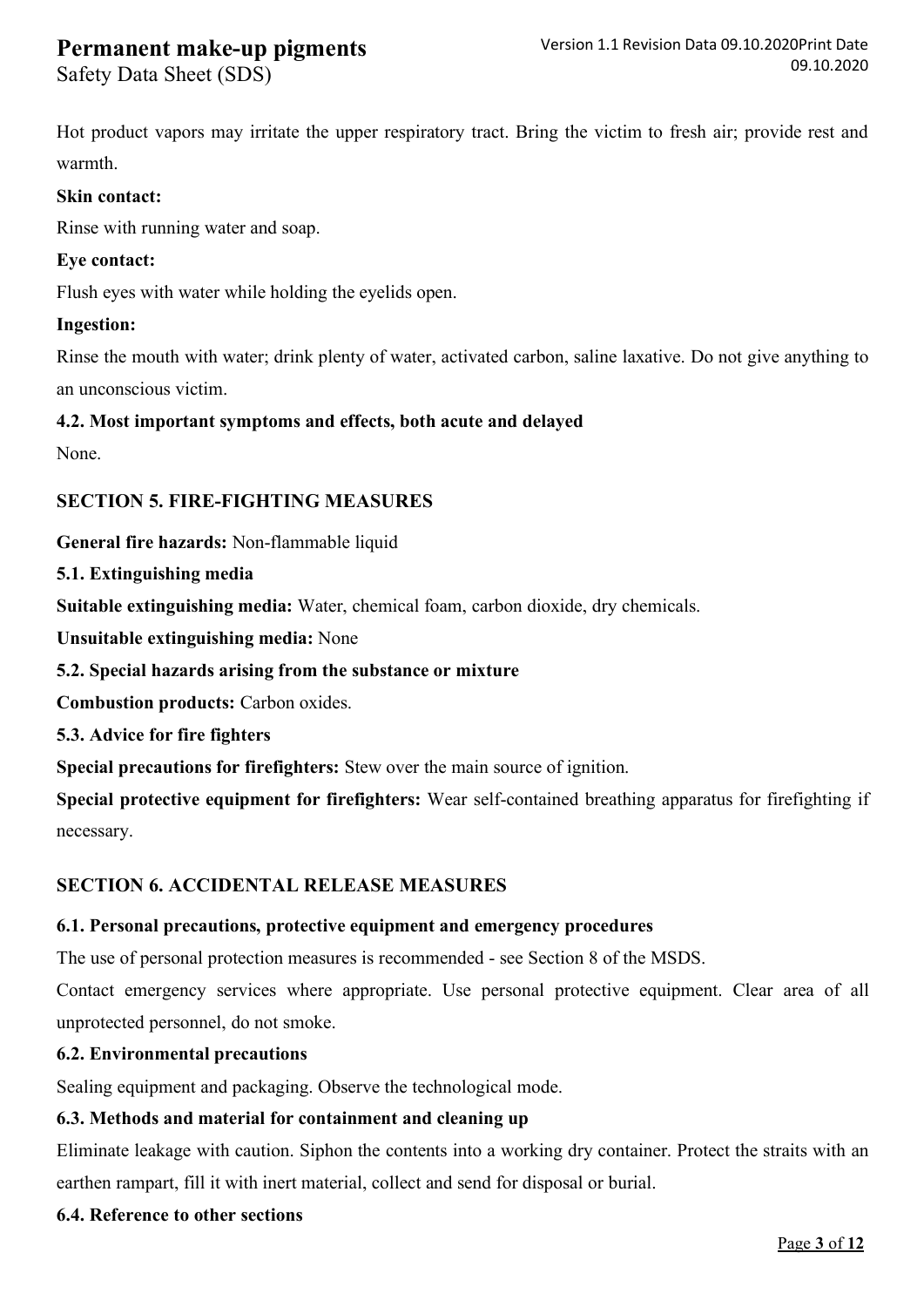Safety Data Sheet (SDS)

See also Sections 8 and 13 of the MSDS.

### **SECTION 7. HANDLING AND STORAGE**

### **7.1 Precautions for safe handling**

### **General Precautions:**

Provide appropriate exhaust ventilation. Before use carefully read the product label. Use of safe work practices. Observe good personal hygiene, including washing hands before eating. For precautions, see section 2.2, 2.3.

### **7.2. Conditions for safe storage, including any incompatibilities**

Store away from heating devices in covered, dark dry storage rooms in conditions that exclude direct sunlight and the action of aggressive environments. Store at temperatures from  $+5$  to  $+30$  ° C.

### **7.3. Specific end use(s)**

None.

### **SECTION 8. EXPOSURE CONTROLS / PERSONAL PROTECTION**

### **8.1. Control parameters**

Indicators not established.

### **8.2. Exposure controls**

### **Appropriate engineering controls**

Handle in accordance with good industrial hygiene and safety practice. Wash hands before breaks and at the end of workday.

### **Personal protective equipment**



### **Eye/face protection**

Not required.

### **Skin protection**

Handle with gloves. Gloves must be inspected prior to use. Wash and dry hands.

The selected protective gloves have to satisfy the specifications of EU Directive 89/686/EEC and the standard EN 374 derived from it.

This recommendation is advisory only and must be evaluated by an industrial hygienist and safety officer familiar with the specific situation of anticipated use by our customers. It should not be construed as offering an approval for any specific use scenario.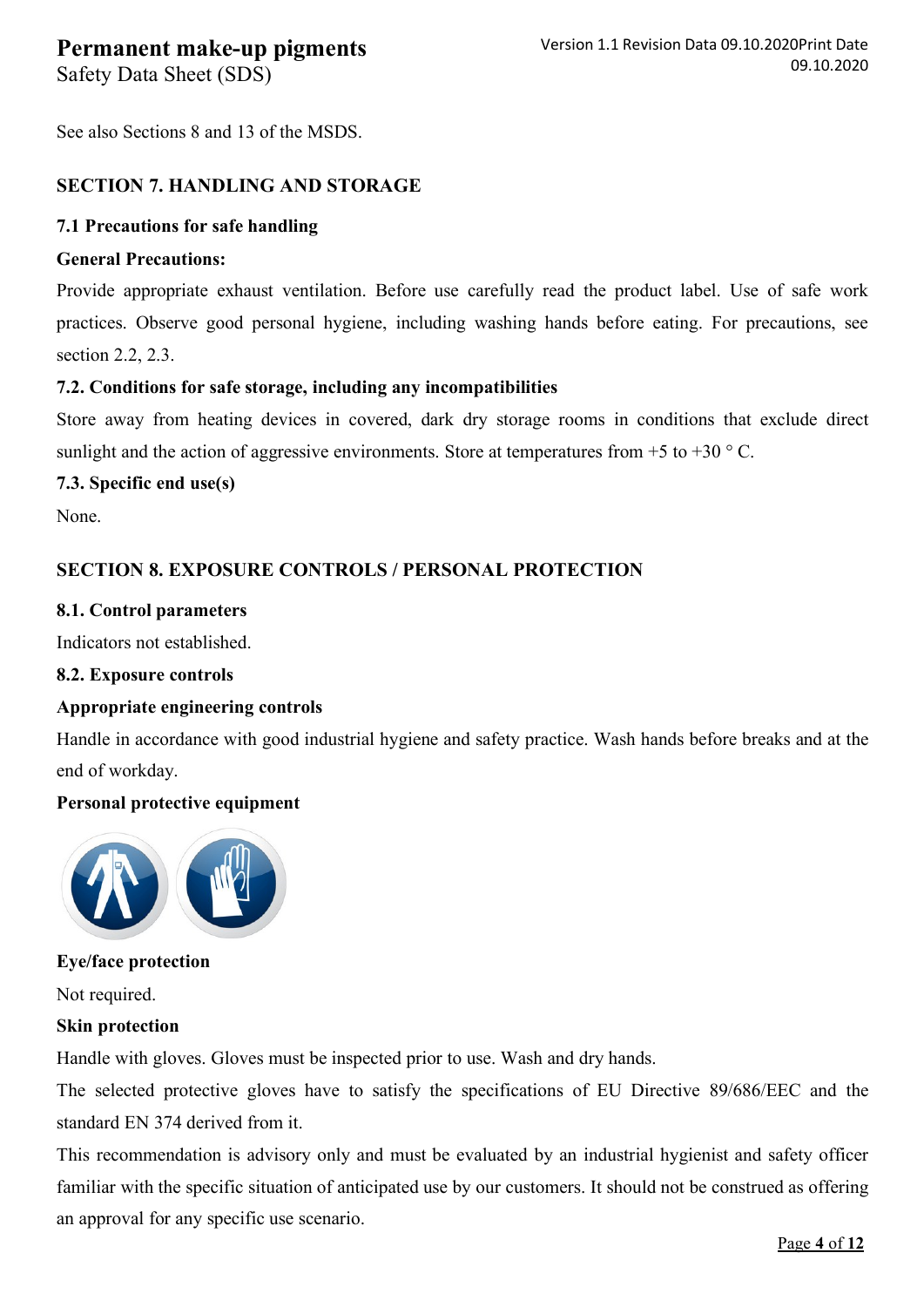Safety Data Sheet (SDS)

### **Body Protection**

Type of protective clothing must be selected according to the concentration and amount of the dangerous substance at the specific workplace.

### **Respiratory protection**

Respiratory protection is not required. In emergency situations use type N95 (US) or type P1 (EN 143) dust masks. Use respirators and components tested and approved under appropriate government standards such as NIOSH (US) or CEN (EC).

#### **Environmental controls:**

Not required.

#### **Thermal hazards:**

Not applicable.

#### **Hygiene measures:**

Wash hands after handling. Routinely wash work clothing and protective equipment to remove contaminants. Handle in accordance with good industrial hygiene and safety practices. Follow upon any medical surveillance requirements.

### **SECTION 9. PHYSICAL AND CHEMICAL PROPERTIES**

#### **9.1. Information on basic physical and chemical properties**

| Appearance:                               | Liquid                     |  |
|-------------------------------------------|----------------------------|--|
|                                           |                            |  |
| Color:                                    | Various color              |  |
| Odour:                                    | Odorless                   |  |
| PH:                                       | Not available              |  |
| Melting point/freezing point:             | Not available              |  |
| Initial boiling point and boiling range:  | Not available              |  |
| Flash point:                              | Not applicable             |  |
| Evaporation rate:                         | Not applicable             |  |
| Flammability (solid, gas):                | Not applicable             |  |
| Burning time:                             | Not applicable             |  |
| Upper/lower flammability or explosive     | Not applicable             |  |
| limits:                                   |                            |  |
| Vapour pressure:                          | Not available              |  |
| Vapour density:                           | Not available              |  |
| Density:                                  | Not available              |  |
| Solubility(ies):                          | Partially soluble in water |  |
| Partition coefficient (n-octanol/water) : | Not available              |  |
| Self-ignition temperature:                | Not applicable             |  |
| Decomposition temperature:                | Not applicable             |  |
| Viscosity:                                | Not available              |  |
| Explosive properties:                     | None                       |  |
| Oxidizing properties                      | None                       |  |
|                                           |                            |  |

### **SECTION 10. STABILITY AND REACTIVITY**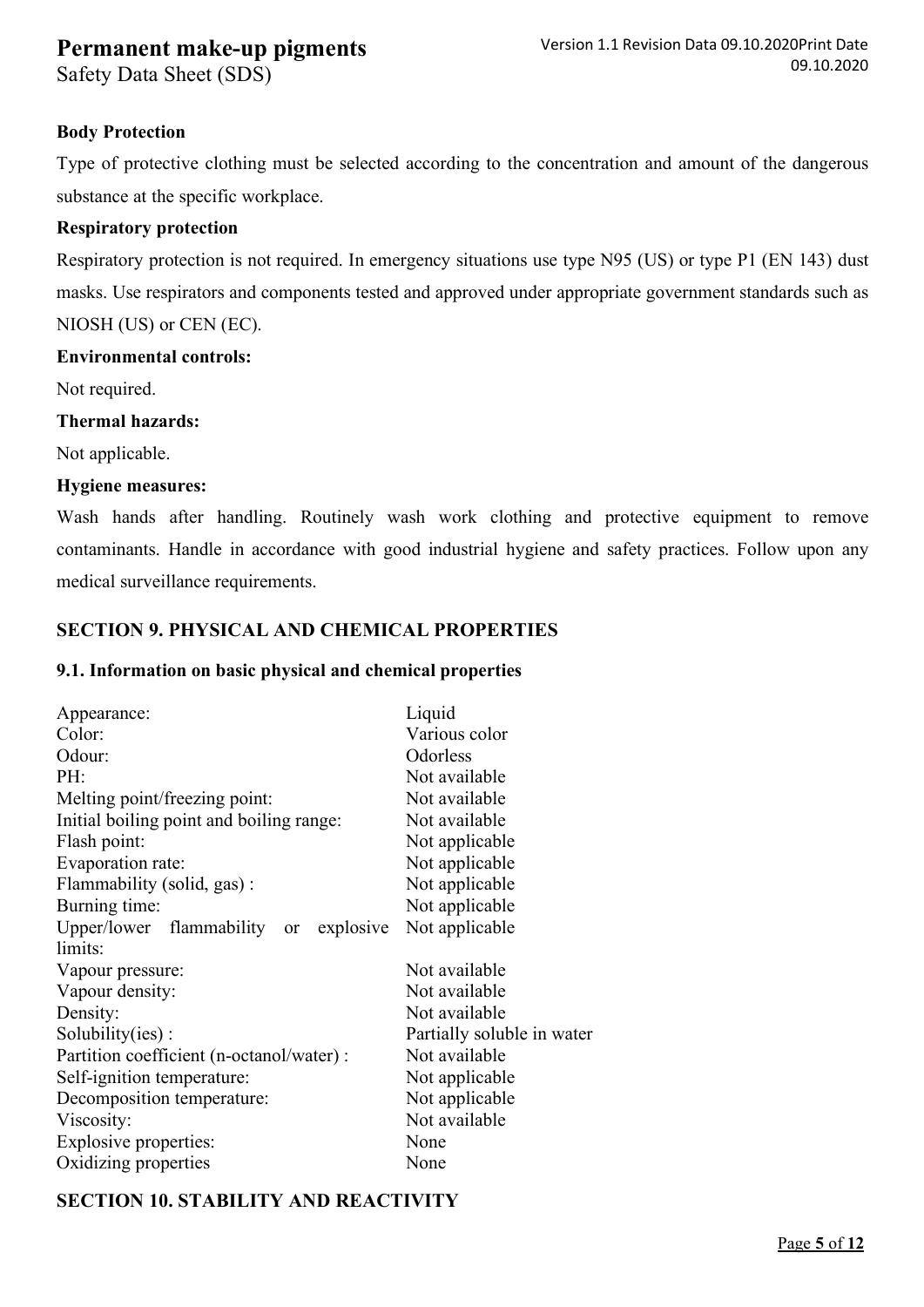Safety Data Sheet (SDS)

### **10.1. Reactivity**

React with acids.

### **10.2. Chemical stability**

The products are stable under normal conditions of transportation and storage.

#### **10.3. Possibility of hazardous reactions**

Under normal conditions hazardous reactions will not occur.

### **10.4. Conditions to avoid**

Do not freeze.

#### **10.5. Incompatible materials**

Acids, alkalis, oxidizers.

#### **10.6. Hazardous decomposition products**

Carbon oxides.

### **SECTION 11. TOXICOLOGICAL INFORMATION**

### **11.1. Effect of Acute Exposure**

#### **Acute Toxicity**

| Component               | Oral                   | Inhalation                           | Dermal              |
|-------------------------|------------------------|--------------------------------------|---------------------|
| Pigment yellow CI 21095 | $\geq$ 5000 mg/kg, rat | $>$ 4.76 mg/l air, rat, 4            | $>$ 2500 mg/kg, rat |
| Pigment yellow CI 11741 | $> 15000$ mg/kg, rat   | $>$ 230 mg/m <sup>3</sup> , rat, 4 h | $>$ 3000 mg/kg, rat |
| Pigment yellow CI 11740 | $> 10000$ mg/kg, rat   |                                      | $>$ 2000 mg/kg, rat |
| Pigment yellow CI 21108 | $> 15000$ mg/kg, rat   | $>$ 230 mg/m <sup>3</sup> , rat, 4 h | $>$ 3000 mg/kg, rat |
| Pigment yellow CI 77492 | $> 10000$ mg/kg, rat   | $5,05$ mg/l air, 4 h, rat            |                     |
| Red pigment CI 12477    |                        |                                      |                     |
| Pigment red CI 77491    | $>$ 5000 mg/kg, rat    | $> 5050$ mg/m <sup>3</sup> , rat, 4  |                     |
| Pigment red CI 12315    | $> 15000$ mg/kg, rat   | $> 1580$ mg/m <sup>3</sup> , rat, 4  | $>$ 5000 mg/kg, rat |
| Pigment red CI12466     | $> 15000$ mg/kg, rat   | $> 1580$ mg/m <sup>3</sup> , rat, 4  | $> 5000$ mg/kg, rat |
| Pigment red CI 12475    | $> 15000$ mg/kg, rat   | $> 1580$ mg/m <sup>3</sup> , rat, 4  | $>$ 5000 mg/kg, rat |
| Pigment red CI 56110    |                        |                                      |                     |
| Pigment red CI 12467    | $>$ 5000 mg/kg, rat    | $> 1580$ mg/m <sup>3</sup> , rat, 4  | $>$ 5000 mg/kg, rat |
| Pigment red CI 73915    |                        |                                      |                     |
| Pigment orange CI21110  | $>$ 2100 mg/kg, rat    |                                      | $>$ 2000 mg/kg, rat |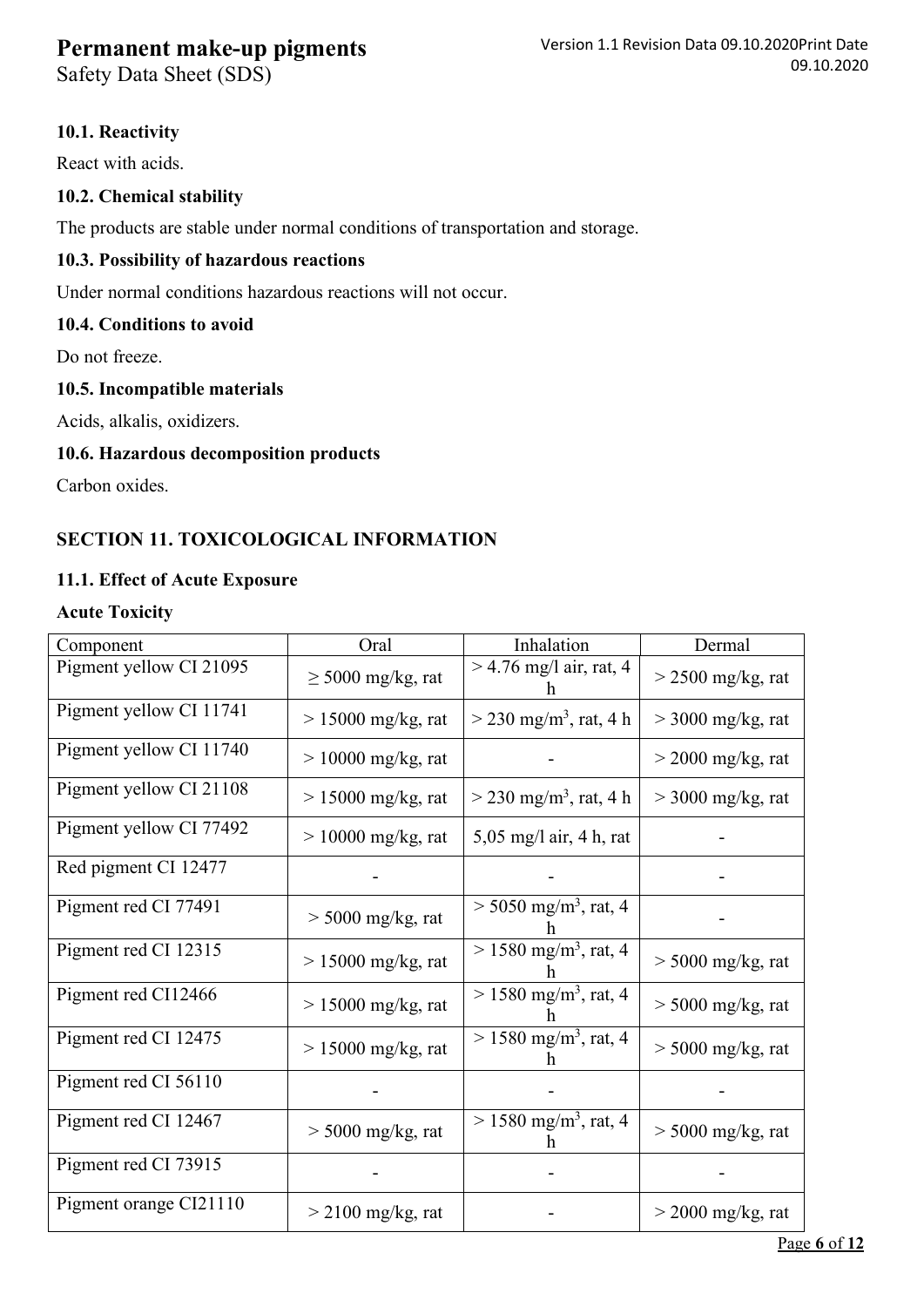Safety Data Sheet (SDS)

| Titanium Dioxide CI 77891 | $>$ 5000 mg/kg, rat  |                                     |                           |
|---------------------------|----------------------|-------------------------------------|---------------------------|
| Pigment black CI 77266    | $> 10000$ mg/kg, rat | $\geq$ 4.6 mg/l air, 4 h,<br>rat    | $>$ 3000 mg/kg,<br>rabbit |
| Glycerol                  | ap.23000 mg/kg, rat  |                                     | $> 10000$ mg/kg, rat      |
| Hamamelis Virgiana        |                      |                                     |                           |
| Isopropyl alcohol         | 5840 mg/kg, rat      | $> 10000$ ppm, rat, 6               | $16.4$ ml/kg, rabbit      |
| Benzyl alcohol            | $1620$ mg/kg, rat    | $> 4178$ mg/m <sup>3</sup> , rat, 4 | $>$ 2000 mg/kg,<br>rabbit |

### **Eyes and skin irritation**

Does not cause skin and eye irritation.

### **Respiratory or skin sensitization:**

May cause an allergic skin reaction.

### **Specific target organ toxicity - Single exposure:**

None.

### **11.2. Effects of chronic exposure**

### **Repeated dose toxicity**

Not available.

### **Specific target organ toxicity - Repeated exposure**

None.

### **Carcinogenicity**

Not classified.

### **Mutagenicity:**

Not classified.

### **Reproductive toxicity:**

Not classified.

### **Embriotoxicity:**

Not classified.

### **Teratogenicity:**

Not classified.

## **SECTION 12. ECOLOGICAL INFORMATION**

### **12.1. Aquatic Toxicity**

| Component | Short-term toxicity to | Long-term        | Short-term toxicity | Long-term    |
|-----------|------------------------|------------------|---------------------|--------------|
|           | fish                   | toxicity to fish | to aquatic          | toxicity to  |
|           |                        |                  | mvertebrates        | aquatic      |
|           |                        |                  |                     | - - -<br>$-$ |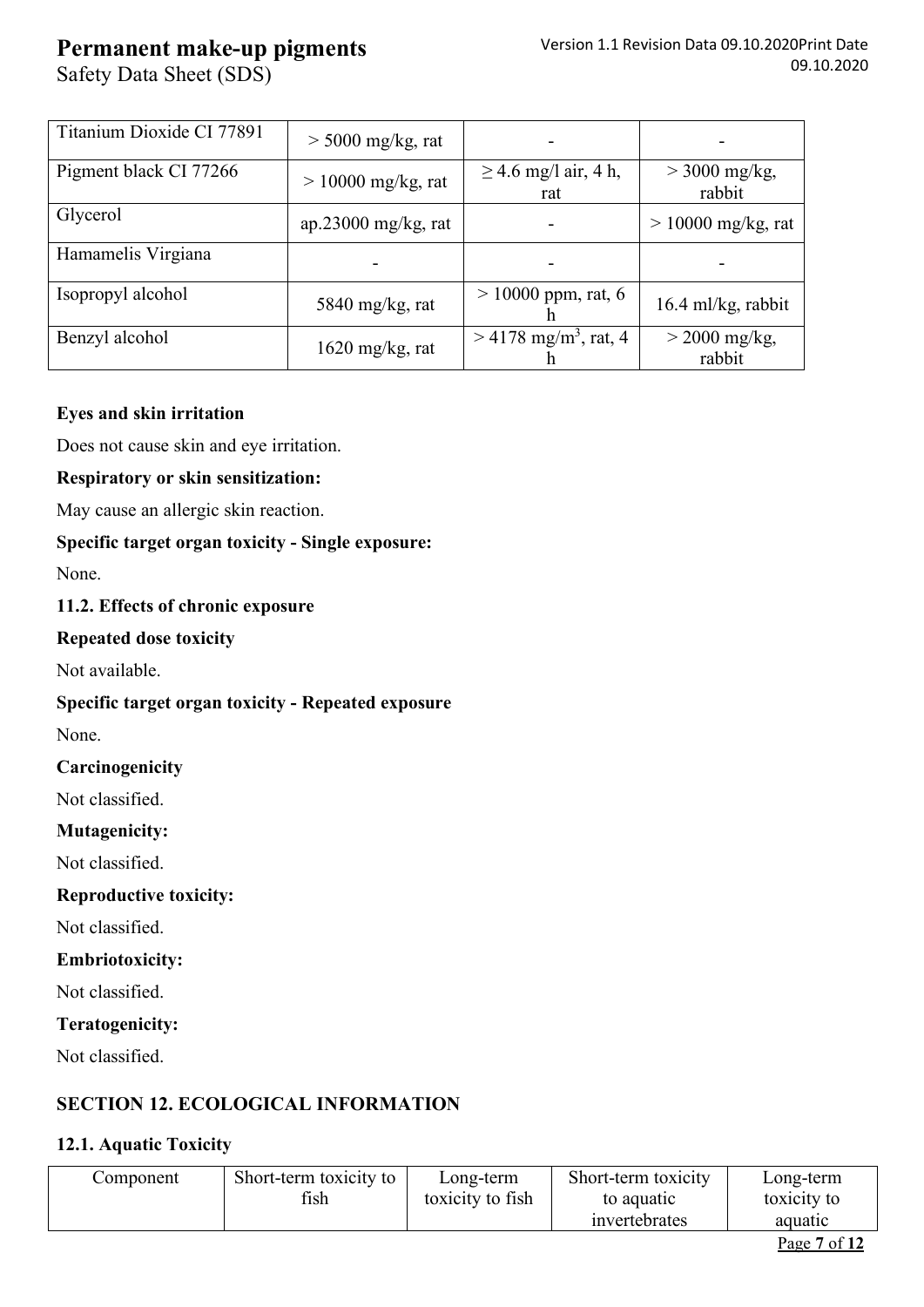Safety Data Sheet (SDS)

|                              |                                                            |                                                                |                                                 | invertebrates                                            |
|------------------------------|------------------------------------------------------------|----------------------------------------------------------------|-------------------------------------------------|----------------------------------------------------------|
| Pigment yellow CI<br>21095   | $LC_{50}$ > 100 mg/l,<br>Danio rerio, 96 h                 |                                                                | $EC_{50}$ > 100 mg/l,<br>Daphnia magna, 48 h    |                                                          |
| Pigment yellow CI<br>11741   | $LC_0 = 100$ mg/l, Danio<br>rerio, 24 h                    |                                                                | $EC_{10}$ > 1000 mg/l,<br>Daphnia magna, 48 h   |                                                          |
| Pigment yellow CI<br>11740   | $LC_{50} > 1$ mg/l,<br>Danio rerio, 96 h                   |                                                                | $NOEC = 100$ mg/l,<br>Daphnia magna, 24 h       | $NOEC = 1$ mg/l,<br>Daphnia magna, 21 d                  |
| Pigment yellow CI<br>21108   | $LC_0 = 100$ mg/l, Danio<br>rerio, 24 h                    |                                                                | $EC_{10}$ > 1000 mg/l,<br>Daphnia magna, 48 h   |                                                          |
| Pigment yellow CI<br>77492   | $LC_0 > 10000$ mg/l,<br>Danio rerio, 96 h                  | $LOEC = 1.5$ mg/l,<br>Pimephales<br>promelas, 12 mo            | $LC_{50} \ge 100$ mg/l,<br>Daphnia magna, 48 h  | $EC_{50} = 8,48$ mg/l,<br>Leptophlebia<br>marginata, 5 d |
| Red pigment CI<br>12477      |                                                            |                                                                |                                                 |                                                          |
| Pigment red CI<br>77491      | $LC_0 \geq 50000$ mg/l, Danio<br>rerio, 96 h               | $LOEC = 15$ mg/l,<br>Pimephales<br>promelas, 12 mo             | $EC_{50}$ > 100 mg/l,<br>Daphnia magna, 48 h    |                                                          |
| Pigment red CI<br>12315      | $LC_{50}$ > 500 mg/l,<br>Leuciscus idus melanotus,<br>96 h |                                                                | $EC_{50}$ > 100 mg/l,<br>Daphnia magna, 48 h    |                                                          |
| Pigment red<br>CI12466       | $LC_0 = 100$ mg/l,<br>Oryzias latipes, 96 h                |                                                                | $EC_{50}$ > 100 mg/l,<br>Daphnia magna, 48 h    | $LC_{50}$ > 30 mg/l,<br>Daphnia magna, 21 d              |
| Pigment red CI<br>12475      | $LC_0 = 100$ mg/l,<br>Oryzias latipes, 96 h                |                                                                | $EC_{50}$ > 100 mg/l,<br>Daphnia magna, 48 h    | $LC_{50}$ > 30 mg/l,<br>Daphnia magna, 21 d              |
| Pigment red CI<br>56110      |                                                            |                                                                |                                                 |                                                          |
| Pigment red CI<br>12467      | $LC_0 = 100$ mg/l,<br>Oryzias latipes, 96 h                |                                                                | $EC_{50}$ > 110 mg/l,<br>Daphnia magna, 48 h    | $LC_{50}$ > 30 mg/l,<br>Daphnia magna, 21 d              |
| Pigment red CI<br>73915      |                                                            |                                                                |                                                 |                                                          |
| Pigment orange<br>CI21110    | $LC_{50}$ > 500 mg/l,<br>Leuciscus idus melanotus,<br>96 h |                                                                |                                                 | $NOEC = 1$ mg/l,<br>Daphnia magna,<br>21d                |
| Titanium Dioxide CI<br>77891 | $LC_{50}$ > 10000 mg/l,<br>Cyprinodon variegatus, 96<br>h  | $EC_0 \ge 1000$ mg/l,<br>Phoxinus phoxinus,<br>30 <sub>d</sub> | $LC50 > 10000$ mg/l,<br>Acartia tonsa, 48 h     | NOEC $\geq$ 70 mg/l,<br>Daphnia magna, 25 d              |
| Pigment black CI<br>77266    | $LC_0 = 1000$ mg/l, Danio<br>rerio, 96 h                   |                                                                | $EC_{100} = 10000$ mg/l,<br>Daphnia magna, 24 h |                                                          |
| Glycerol                     | $LC_{50} = 54000$ mg/l,<br>Oncorhynchus mykiss, 96         |                                                                | $LC_{50} = 1950$ mg/l,<br>Daphnia magna, 48 h   |                                                          |
| Hamamelis Virgiana           |                                                            |                                                                |                                                 |                                                          |
| Isopropyl alcohol            | $LC_{50} = 9640$ mg/l,<br>Pimephales promelas, 96          |                                                                | $LC_{50}$ > 10000 mg/l,<br>Daphnia magna, 24 h  | $NOEC = 3.37$<br>ммоль/л, Daphnia<br>magna, 16 d         |
| Benzyl alcohol               | $LC_{50} = 770$ mg/l,<br>Pimephales promelas, 24<br>h      |                                                                | $EC_{50} = 230$ mg/l,<br>Daphnia magna, 48 h    | $EC_{50} = 66$ mg/l,<br>Daphnia magna, 21 d              |

### **12.2. Persistence and degradability**

**Biotic:** Biodegradation potential: not applicable.

Activated sludge simulation test: not applicable.

**Abiotic:** Hydrolysis as pH function: does not occur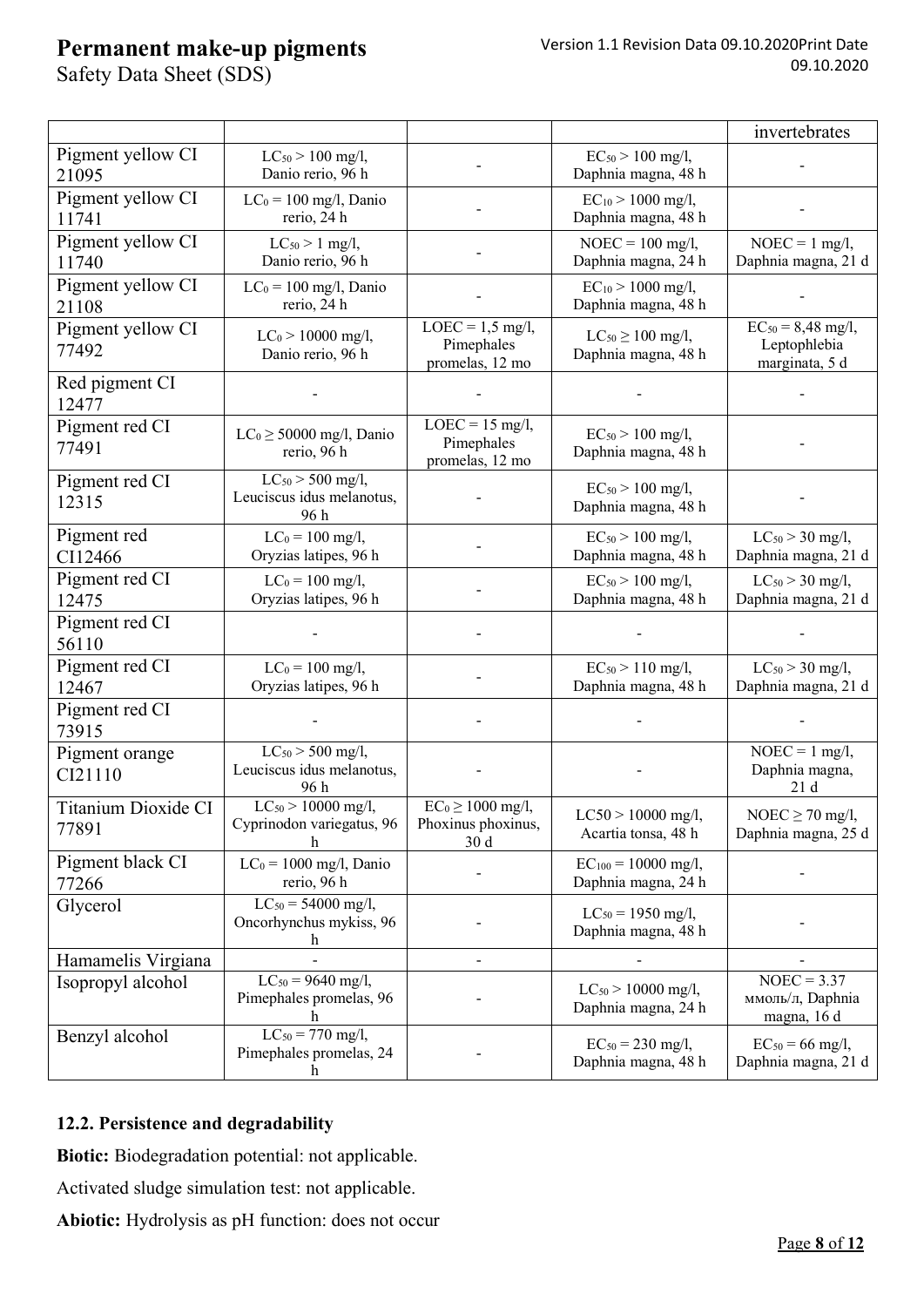Safety Data Sheet (SDS)

### **Photolysis/phototransformation:** does not occur

### **12.3. Bioaccumulative potential**

No data available.

### **12.4. Mobility in soil**

No data available.

### **12.5. Results of PBT and vPvP assessment**

Chemical assessment was not conducted.

### **12.6. Other adverse effects**

Not classified as dangerous product to aquatic life.

### **SECTION 13. DISPOSAL CONSIDERATIONS**

### **13.1. Waste disposal**

#### **Product**

Waste and spilled should be collected in a sealed container and disposed in accordance with local regulations as a non-hazardous waste.

### **Contaminated packaging**

Dispose of in accordance with relevant local legislation.

### **SECTION 14. TRANSPORT INFORMATION**

### **14.1. UN number**

None

### **14.2. UN proper shipping name**

*Trade Name:* Permanent make-up pigments

ADR/RID: Not dangerous goods

IMDG: Not dangerous goods

IATA: Not dangerous goods

### **14.3. Transport hazard class(es)**

Not classified as dangerous goods. Permitted to transport all types of transport.

ADR/RID: -

 $IMDG$ : -

IATA: -

**14.4. Packing group**

None

### **14.5. Label**

None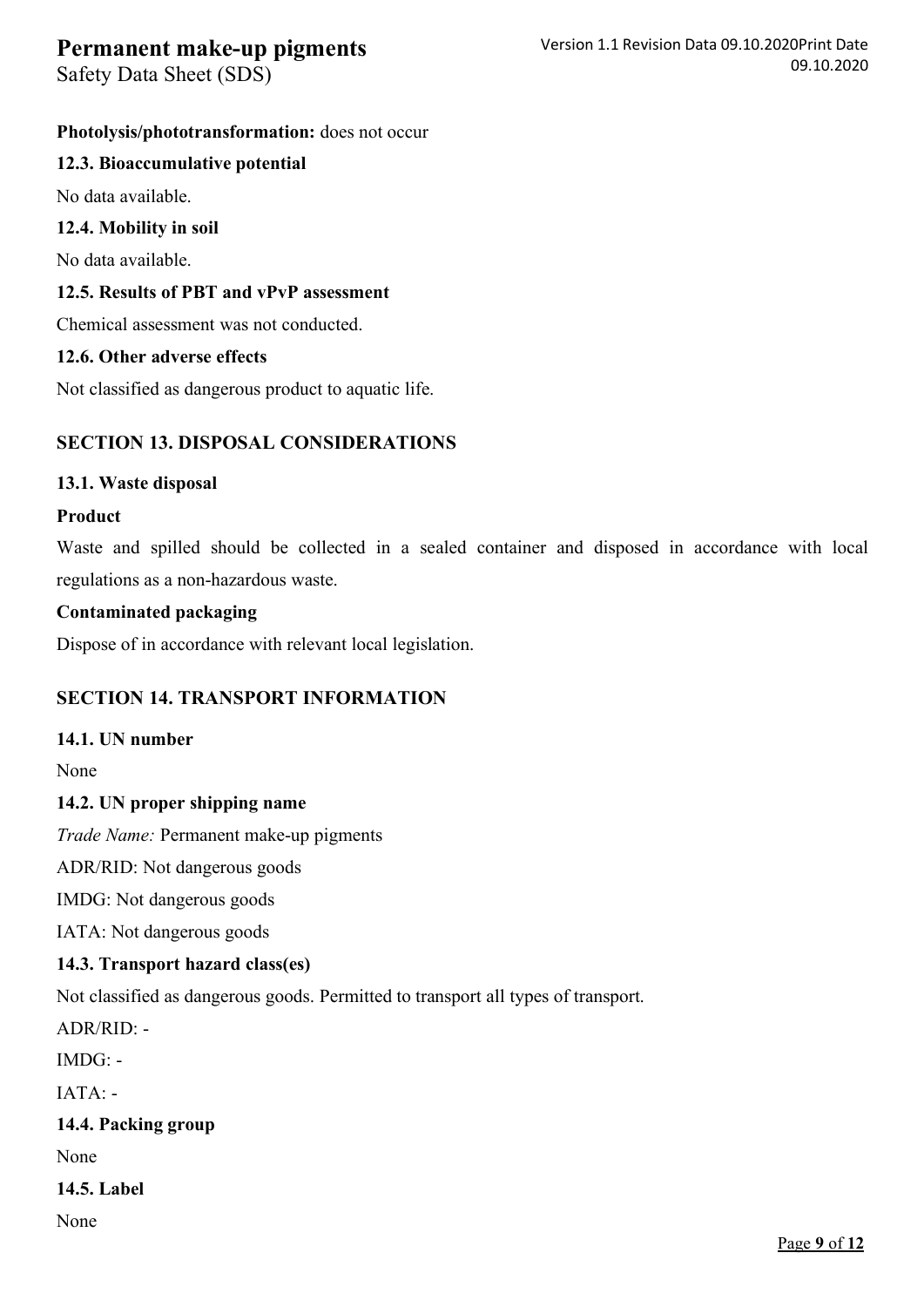Safety Data Sheet (SDS)

### **14.6. Special precautions for user**

None

**14.7. Others**

None

## **SECTION 15. REGULATORY INFORMATION**

**15.1. Safety, health and environmental regulations/legislation specific for the substance or mixture**

Not classified according to EEC Directives 67/548/EEC and 88/379/EEC.

### **EU regulations**

Regulation (EC) № 1005/2009 on substances that deplete the ozone layer, Annex I: Not listed.

Regulation (EC) № 1005/2009 on substances that deplete the ozone layer, Annex II: Not listed.

Regulation (EC) № 850/2004 on persistent organic pollutants, Annex I as amended: Not listed.

Regulation (EC) № 689/2008 concerning the export and import of dangerous chemicals, Annex I, part 1 as amended: Not listed.

Regulation (EC) № 689/2008 concerning the export and import of dangerous chemicals, Annex I, part 2 as amended: Not listed.

Regulation (EC) № 689/2008 concerning the export and import of dangerous chemicals, Annex I, part 3 as amended: Not listed.

Regulation (EC) № 689/2008 concerning the export and import of dangerous chemicals, Annex V as amended: Not listed.

Regulation (EC) № 166/2006 Annex II Pollutant Release and Transfer Registry: Not listed.

Regulation (EC) № 1907/2006, REACH Article 59(1) Candidate List as currently published by ECHA: Not listed.

### **Authorizations**

Regulation (EC) № 143/2011 Annex XIV Substances Subject to Authorization: Not listed.

### **Restrictions on use**

Regulation (EC) № 1907/2006, REACH Annex XVII Substances subject to restriction on marketing and use as amended: Not listed.

Directive 2004/37/EC: on the protection of workers from the risks related to exposure to carcinogens and mutagens at work: Not regulated.

Directive 92/85/EEC: on the safety and health of pregnant workers and workers who have recently given birth or are breastfeeding: Not regulated.

### **Other EU regulations**

Directive 96/82/EC (Seveso II) on the control of major-accident hazards involving dangerous substances: Not regulated.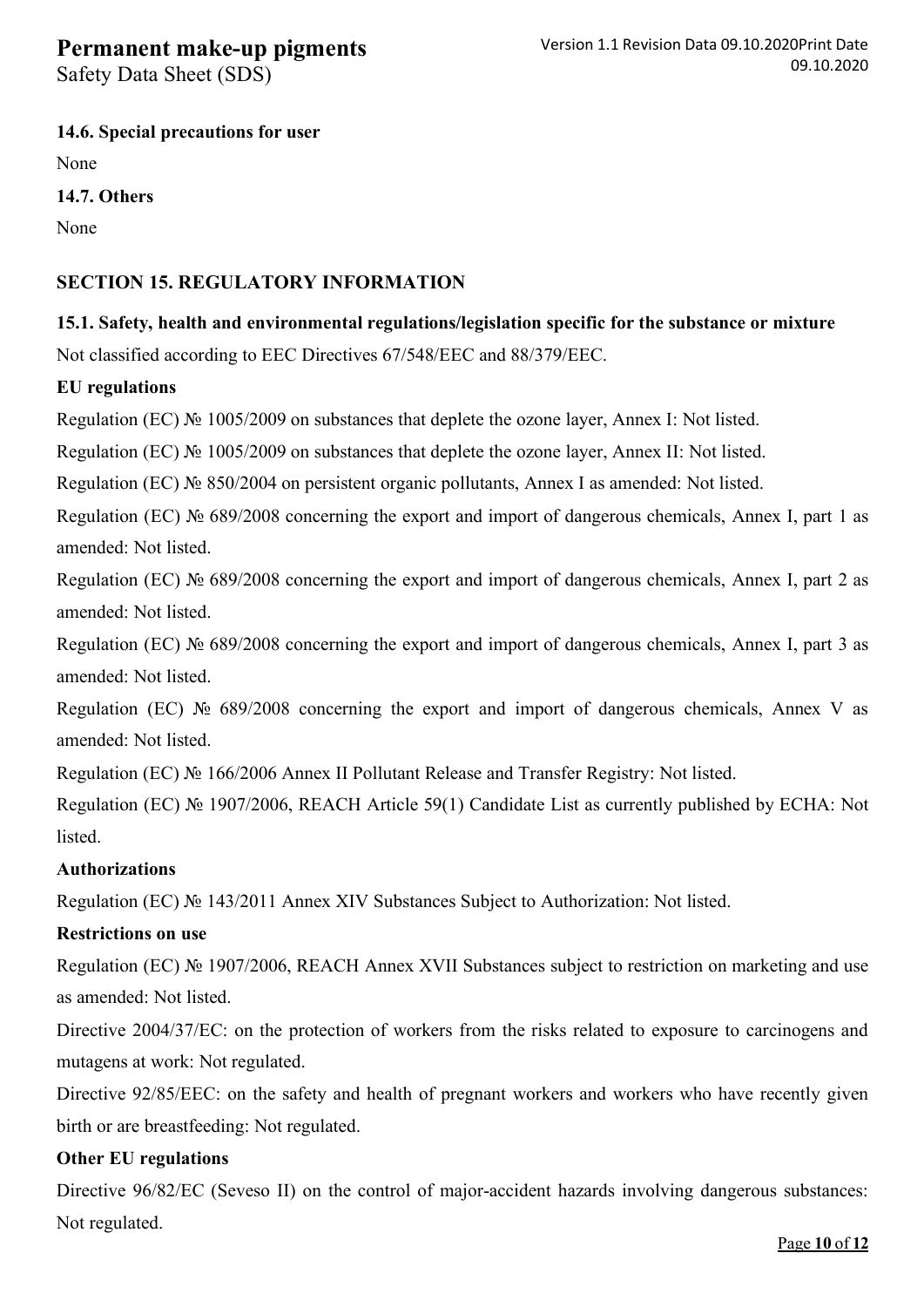Safety Data Sheet (SDS)

Directive 98/24/EC on the protection of the health and safety of workers from the risks related to chemical agents at work: Not listed.

Directive 94/33/EC on the protection of young people at work: Not listed.

The product is classified and labelled in accordance with Regulation (EC) 1272/2008 (CLP Regulation) as amended and respective national laws implementing EU directives. This Safety Data Sheet complies with the requirements of Regulation (EC) №1907/2006.National regulations Follow national regulation for work with chemical agents.

#### **15.2. Chemical safety assessment**

Chemical safety assessment for this substance was not carried out.

### **SECTION 16. OTHER INFORMATION**

#### **Abbreviations and acronyms in the Safety Data Sheet**

ACGIH = American Conference of Governmental Industrial Hygienists CAS = Chemical Abstracts Service vPvB = very Persistent, very Bioaccumulative (substance) PBT = Persistent, Bioaccumulative and Toxic (substance) PNEC = Predicted No Effect Concentration  $DN(M)EL = Derived No Effect Level$  $LD_{50}$  =Dose that will kill 50% of test animals LC<sub>50</sub>= Concentration that will kill 50  $\%$  of test animals  $LL_{50}$  = Lethal Loading fifty  $EC_X=$  Concentration at which  $x\%$  inhibition of growth or growth rate is observed OECD = Organisation for Economic Co-operation and Development REACH = Registration Evaluation And Authorisation Of Chemicals RID = Regulations concerning International Carriage of Dangerous Goods by Rail ADR = European Agreement concerning the International Carriage of Dangerous Goods by Road IMDG = International Maritime Transport of Dangerous Goods IATA = International Air Transport Association IARC = International Agency for Research on Cancer UVCB = Unknown substances, of Variable Composition, or of Biological origin ECHA = European Chemicals Agency EINECS = The European Inventory of Existing Commercial Chemical Substances

#### **Basic literature references and data sources**

- Regulation (EC) №1907/2006 (REACH) as amended by 453/2010/EC.

- Regulation (EC) №1272/2008 (CLP, EU GHS).

## **List of applicable H-phrases, P-phrases or warning statements not fully indicated in Sections 2-15 of**

**this safety data sheet:**

None.

**Advice on training for employees:** 

Unspecified.